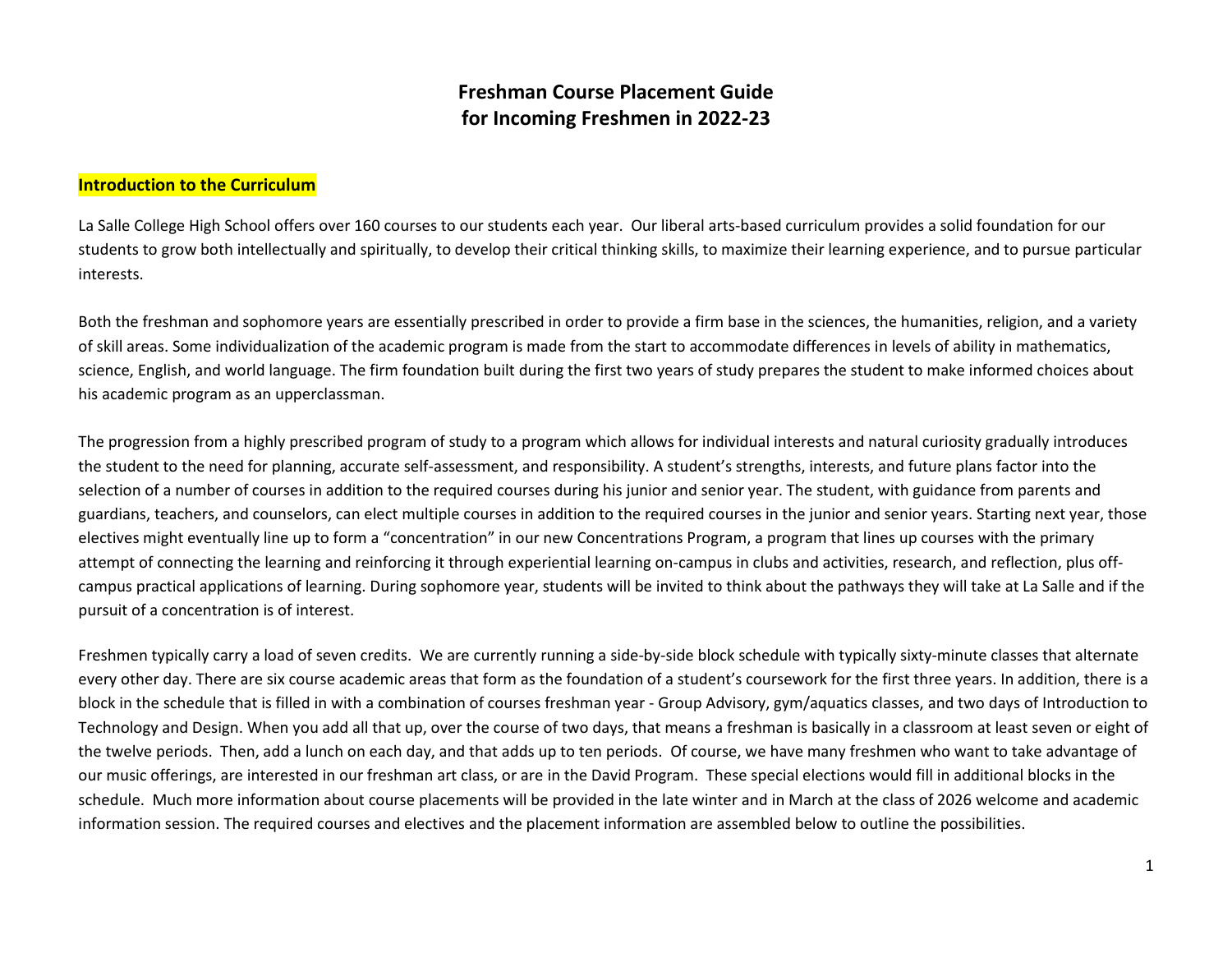| <b>Religion (1 credit) - Course Description</b>                                                                                                                                                                                                                                                                                                                                                                                                                                                                                                                                                                                                                      | <b>Placement information</b>   |
|----------------------------------------------------------------------------------------------------------------------------------------------------------------------------------------------------------------------------------------------------------------------------------------------------------------------------------------------------------------------------------------------------------------------------------------------------------------------------------------------------------------------------------------------------------------------------------------------------------------------------------------------------------------------|--------------------------------|
| <b>Religion 9: Catholic Lasallian Identity</b>                                                                                                                                                                                                                                                                                                                                                                                                                                                                                                                                                                                                                       | All freshmen take this course. |
| This introductory course is designed to explain in detail what it means to be Catholic and Lasallian.<br>The course explores the rich heritage of the Roman Catholic Church and will demonstrate that in<br>and through the Church people encounter the living Body of Jesus Christ today. This Body has<br>both divine and human elements. In this course, students will learn not so much about events in<br>the life of the Church but about the sacred nature of the Church. The course also serves as an<br>introduction to life of Saint John Baptist de La Salle, the Lasallian Mission and Lasallian<br>educational philosophy that is imbued in our school. |                                |

| <b>Mathematics (1 credit) – Course Descriptions</b>                                                                                                                                                                                                                                                                                                                                                          | <b>Placement information</b>                                                                                                                                |
|--------------------------------------------------------------------------------------------------------------------------------------------------------------------------------------------------------------------------------------------------------------------------------------------------------------------------------------------------------------------------------------------------------------|-------------------------------------------------------------------------------------------------------------------------------------------------------------|
| Algebra 1                                                                                                                                                                                                                                                                                                                                                                                                    | The majority of freshmen will take<br>Algebra 1. There is no placement test                                                                                 |
| This course provides a thorough foundation in elementary algebra by developing an<br>understanding of the central ideas of variable and function, and the ability to use the language<br>and tools of algebraic thinking to describe mathematical relations and analyze problems of many<br>types.                                                                                                           | for this course.                                                                                                                                            |
| Algebra 1 (Y)<br>Algebra $1(Y)$ is a version of the Algebra 1 course described above that is designed to support<br>students with mathematical learning needs. It is a college preparatory course that is offered to<br>students who will benefit from a different strategic approach to learning math concepts and from<br>three additional periods of math per cycle (from six to nine) per six-day cycle. | Select students will be recommended<br>for this course based on their Entrance<br>Exam score in math.                                                       |
| Algebra 1 Honors*<br>This is an accelerated course in elementary algebra intended for students who have a high degree<br>of ability and interest. The usual topics of algebra are treated with an emphasis on concepts and<br>structure rather than on how to proceed. Most important is that this course introduces the                                                                                     | Students who did not have a full year of<br>Algebra in $8th$ grade but did have high<br>math scores on the <b>Entrance Exam</b><br>qualify for this course. |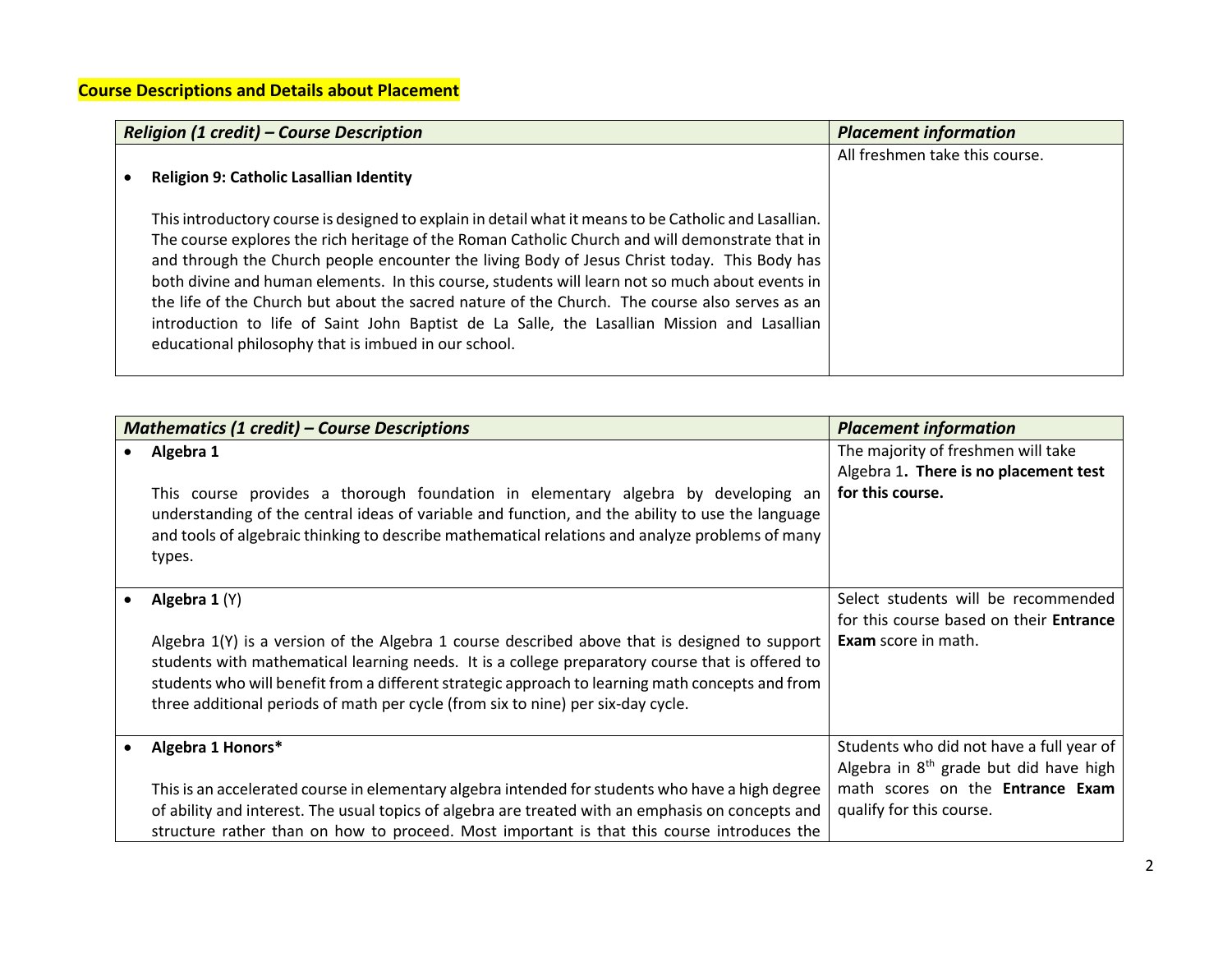| student to abstract mathematical thought and to solving non-routine problems. A lot of time is<br>spent on supplementary problems taken from various contests which enhance a student's<br>perception and problem-solving skills. By the end of the year, the students should reach a level<br>of insight and mathematical instinct that will enable them to proceed comfortably through the<br>upper-level advanced courses.                                                                                                                                                                                                                                                                                                                                                                                                                                                      |                                                                                                                                                                                                                                                                                                                                                                                                                                 |
|------------------------------------------------------------------------------------------------------------------------------------------------------------------------------------------------------------------------------------------------------------------------------------------------------------------------------------------------------------------------------------------------------------------------------------------------------------------------------------------------------------------------------------------------------------------------------------------------------------------------------------------------------------------------------------------------------------------------------------------------------------------------------------------------------------------------------------------------------------------------------------|---------------------------------------------------------------------------------------------------------------------------------------------------------------------------------------------------------------------------------------------------------------------------------------------------------------------------------------------------------------------------------------------------------------------------------|
| <b>Integrated Algebra 1 and Geometry</b><br>This is a course in elementary algebra 1 and geometric concepts intended for freshmen who have<br>a strong foundation in some Algebra 1 topics but do not qualify to take Algebra 2. The usual<br>topics of algebra 1 are treated with an emphasis on concepts and structure rather than on how<br>to proceed. Students will end the year with a focus on geometric concepts that are generally not<br>covered in an elementary curriculum that would have been covered in a full-year course at La<br>Salle. Most important is that this course introduces the student to abstract mathematical thought<br>and also to solving problems from algebra 1 concepts. By the end of the year, the students should<br>reach a level of insight and mathematical instinct that will enable them to proceed comfortably<br>through Algebra 2. | Students who did not score well enough<br>on the Algebra 1 placement exam to<br>qualify for Algebra 2 but<br>did<br>demonstrate early knowledge of<br>Algebra 1 qualify for this course.<br>Students' transcripts which may include<br>Algebra and/or Geometry at the $7th$ and<br>8 <sup>th</sup> grade level will be considered.<br>Students' math scores on the Entrance<br>Exam will also be considered for this<br>course. |
| Algebra 2<br>This course continues the arithmetic generalizations begun in Algebra 1 and explores more deeply<br>the operations that relate numbers to one another. The student is encouraged to think of algebra<br>as a symbolic language and to use it as a modeling tool to explore other areas of mathematics.<br>He gains an understanding of number systems by examining and using the operations for relating<br>numbers. The use of calculators and computers in the modeling process is stressed. This course<br>is available to freshmen who qualify.                                                                                                                                                                                                                                                                                                                   | Students who score well on the Algebra<br>1 placement exam but not well enough<br>to handle the pace of Algebra 2 Honors<br>qualify for this course.                                                                                                                                                                                                                                                                            |
| Algebra 2 Honors*<br>This is an accelerated algebra course intended for students who have a high degree of ability and<br>interest. The usual topics of Algebra 2 are treated, along with topics in Probability, Mathematical<br>Modeling, Data Analysis and Matrix Theory. One of the goals of this course is to move students<br>to a more independent learning style. There is emphasis on integrating skills and procedures with<br>the logical thinking needed in solving the more challenging problem. The skills acquired during<br>this course enable the student to advance to Geometry/Precalculus and Advanced Placement<br>Calculus.                                                                                                                                                                                                                                   | Students who score very well on the<br>entrance exam and the Algebra 1<br>placement exam qualify for this course.                                                                                                                                                                                                                                                                                                               |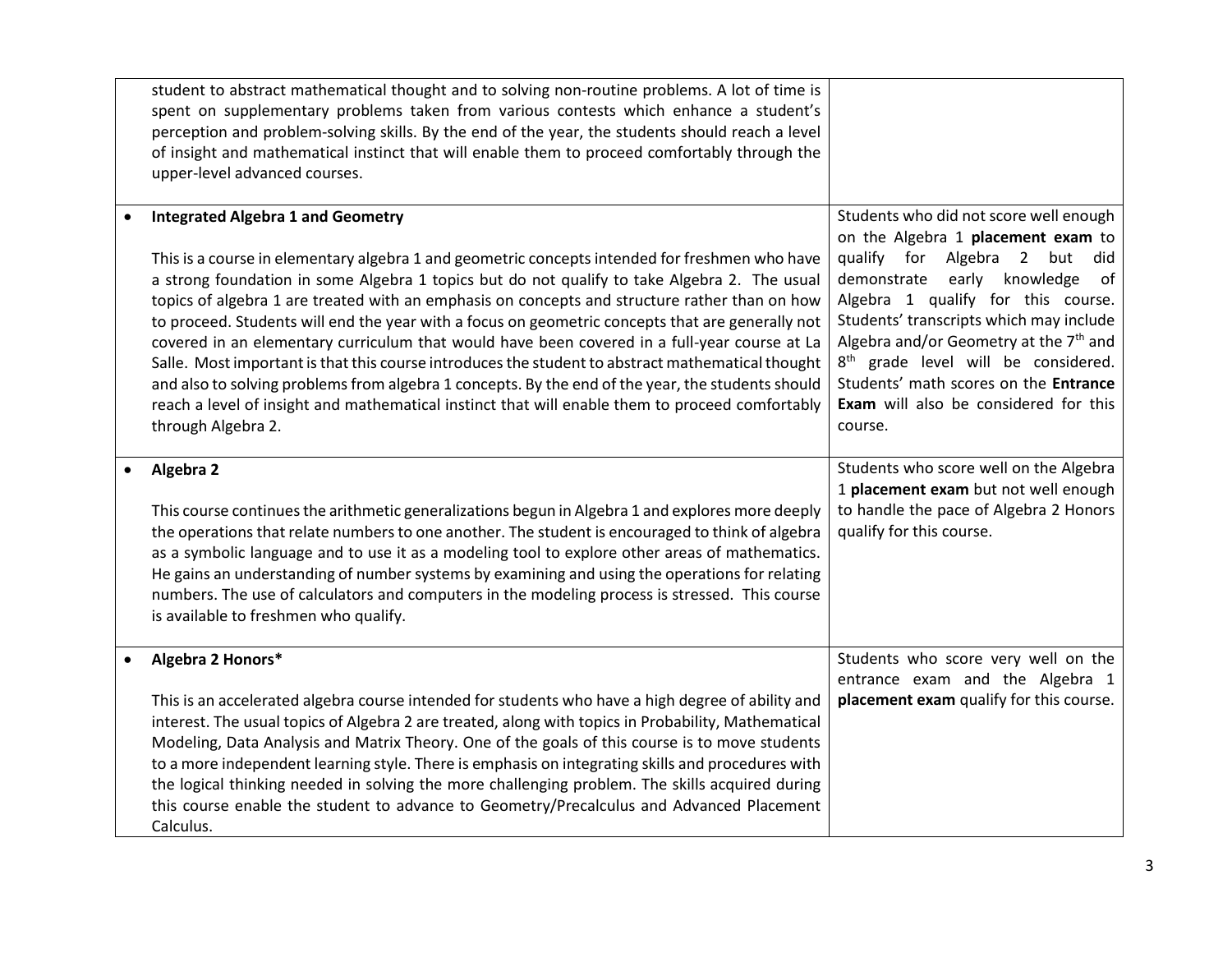| English (1 credit) - Course Descriptions                                                                                                                                                                                                                                                                                                                                                                                                                                                                                                                                                                                                                                                                                                                                   | <b>Placement information</b>                                                                                                                                                                                                          |
|----------------------------------------------------------------------------------------------------------------------------------------------------------------------------------------------------------------------------------------------------------------------------------------------------------------------------------------------------------------------------------------------------------------------------------------------------------------------------------------------------------------------------------------------------------------------------------------------------------------------------------------------------------------------------------------------------------------------------------------------------------------------------|---------------------------------------------------------------------------------------------------------------------------------------------------------------------------------------------------------------------------------------|
| <b>Introduction to Literature and Composition</b>                                                                                                                                                                                                                                                                                                                                                                                                                                                                                                                                                                                                                                                                                                                          | The majority of freshmen will be placed<br>in this course.                                                                                                                                                                            |
| The purpose of the freshman English course is to enhance and broaden reading, discussion,<br>composition, and vocabulary skills. Students begin their journey to learn critical thinking skills by<br>reading and close textual analyses of appropriate short stories, novels, plays, poetry, and essays.<br>The writing program emphasizes the process of writing, stressing mastery of the concise<br>expository paragraph as the essential component of the complete essay. Vocabulary enrichment<br>comes through the discovery of words in the context of the readings as well as through exercises<br>in a standard vocabulary text. Core works include: Of Mice and Men, Julius Caesar/Romeo and<br>Juliet, The Old Man and the Sea, and The Odyssey, among others. |                                                                                                                                                                                                                                       |
| Introduction to Literature and Composition (Y)<br>Introduction to Literature and Composition (Y) is offered to freshmen who, based on the<br>recommendation of the English department, would benefit from a modified course. The purpose<br>and content of this course do not change from the course description above. This course is<br>designed to enhance and broaden reading, discussion, composition, and vocabulary<br>skills. However, adjustments to classroom pacing are made to aid the students' learning.<br>Students benefit from three additional periods of English per cycle (from six to nine) per six-day<br>cycle.                                                                                                                                     | Select students will be recommended<br>for this course based on their Entrance<br>Exam scores on the Verbal, Language<br>and Reading Comprehension sections.                                                                          |
| Introduction to Literature and Composition Honors*<br>A more intensive version of Introduction to Literature and Composition, this honors-level course<br>accelerates the study of writing, while examining literature in a more rigorous and comprehensive<br>manner. Core works include: Of Mice and Men, Julius Caesar/Romeo and Juliet, The Old Man<br>and the Sea, Things Fall Apart, and The Odyssey, among others.                                                                                                                                                                                                                                                                                                                                                  | Students who score in the 80 <sup>th</sup><br>percentile or higher on the (1) Verbal<br>section, on the (2) Language section,<br>and on the (3) Reading Comprehension<br>of the Entrance Exam will likely qualify<br>for this course. |

| <b>World Languages (1 credit) - Course Descriptions</b>                                          | <b>Placement information</b>            |
|--------------------------------------------------------------------------------------------------|-----------------------------------------|
|                                                                                                  | In order for a freshman to advance to   |
| Note: Students must complete a three-year sequence of high school-level study in one of the four | the Level 2 or the Level 2 Honors       |
| languages that we offer: Chinese, French, Latin, and Spanish.                                    | course, he must have had a full year of |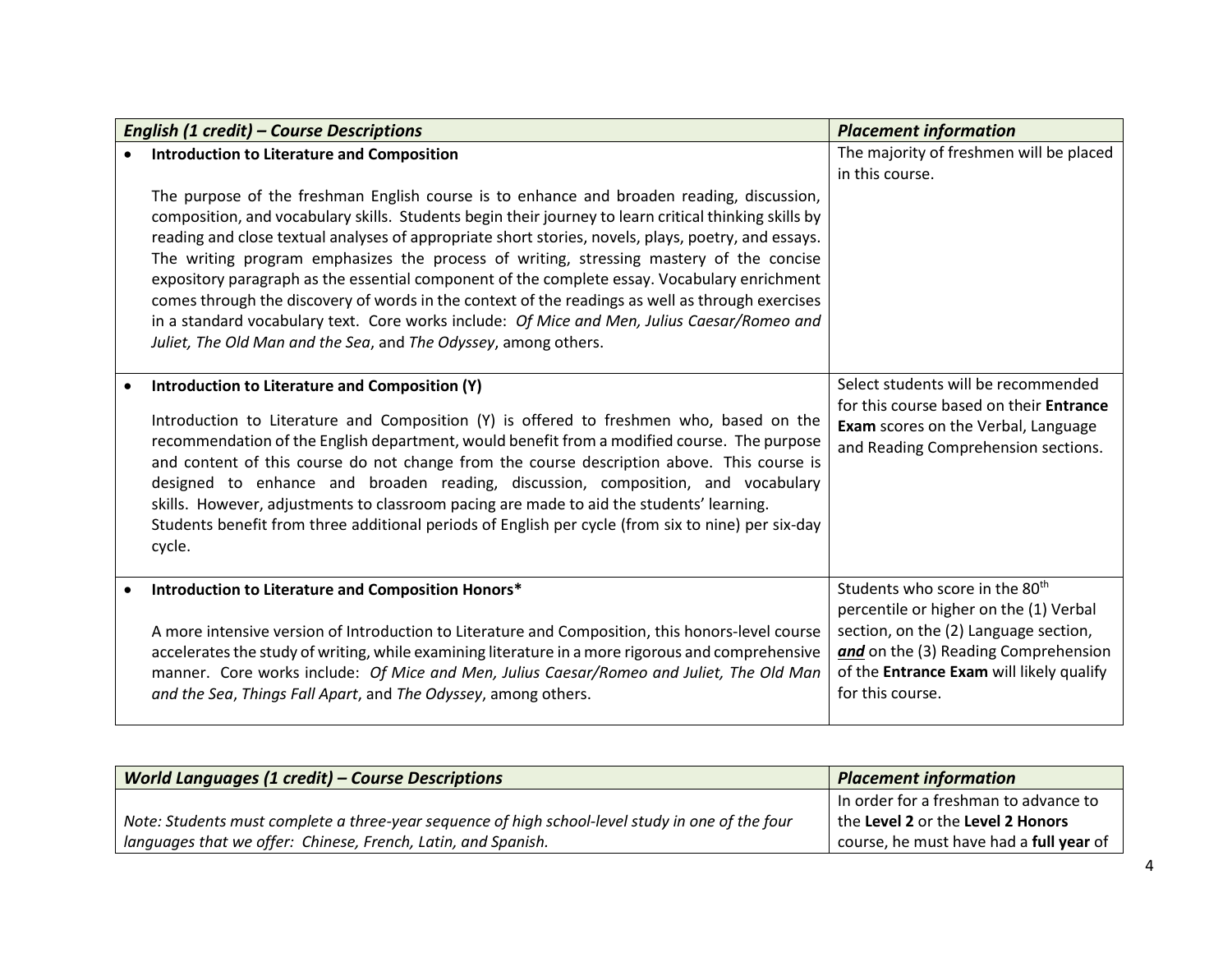|                                                                                                                                                                                                                                                                                                                                                                                                                                                                                                                                                                                                                                                                            | a language course that meets every day<br>and earn a good score on the |
|----------------------------------------------------------------------------------------------------------------------------------------------------------------------------------------------------------------------------------------------------------------------------------------------------------------------------------------------------------------------------------------------------------------------------------------------------------------------------------------------------------------------------------------------------------------------------------------------------------------------------------------------------------------------------|------------------------------------------------------------------------|
|                                                                                                                                                                                                                                                                                                                                                                                                                                                                                                                                                                                                                                                                            | corresponding placement test.                                          |
| <b>Chinese 1</b><br>$\bullet$                                                                                                                                                                                                                                                                                                                                                                                                                                                                                                                                                                                                                                              | (See above.)                                                           |
| This is an introductory course for motivated students who are open to a very different language-<br>learning experience of a non-Romance language. The dialect taught is Mandarin as spoken in<br>Beijing, which is accepted worldwide as the standard for Chinese. Students will develop the<br>ability to engage in conversations on every-day topics with emphasis on proper grammar,<br>pronunciation and colloquial expressions. There will be a gradual introduction to reading and<br>writing the Chinese characters. Chinese customs and culture will be explored throughout the<br>course.                                                                        |                                                                        |
| French 1<br>$\bullet$                                                                                                                                                                                                                                                                                                                                                                                                                                                                                                                                                                                                                                                      | (See above.)                                                           |
| This course stresses basic grammar, practical vocabulary, and sentence structure with the aim of<br>communication. The four basic skills are emphasized throughout the year: listening, speaking,<br>reading and writing. The focus of this class is on real-life language use, the integration of French<br>and Francophone culture and language.                                                                                                                                                                                                                                                                                                                         |                                                                        |
| Latin 1<br>$\bullet$                                                                                                                                                                                                                                                                                                                                                                                                                                                                                                                                                                                                                                                       | (See above.)                                                           |
| This course offers the students a chance to study a language and culture that has heavily<br>influenced the English language for more than 2000 years. The students will read Latin selections<br>which slowly build their confidence and vocabulary until they are able to read and understand<br>the Latin with a minimum of translation. Additional oral work is given in class to enhance the text,<br>and students learn much about Roman culture and history from their reading. Vocabulary and<br>graded grammar work is stressed and students come away from Latin 1 with a stronger command<br>of English vocabulary through the study of derivatives from Latin. |                                                                        |
| Spanish 1<br>$\bullet$                                                                                                                                                                                                                                                                                                                                                                                                                                                                                                                                                                                                                                                     | (See above.)                                                           |
| This proficiency-oriented course focuses on developing the language skills of listening, speaking,<br>reading, and writing. The principal objectives of the course include practicing learned oral<br>language skills in structured conversation, acquiring a strong foundation in Spanish vocabulary<br>and grammar, and becoming familiar with the varied aspects of Hispanic culture.                                                                                                                                                                                                                                                                                   |                                                                        |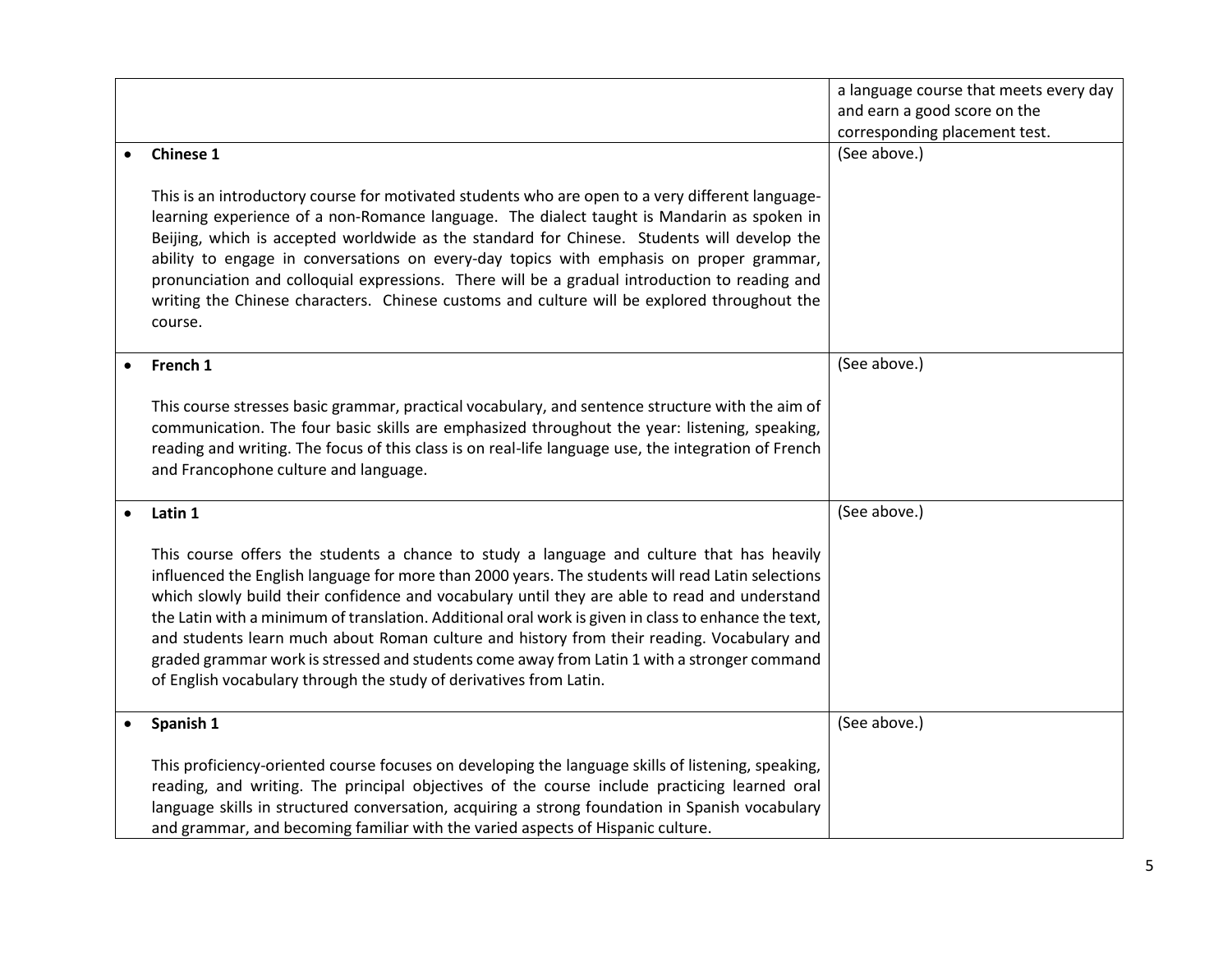|           | Science (1 credit) - Course Descriptions                                                             | <b>Placement information</b>              |
|-----------|------------------------------------------------------------------------------------------------------|-------------------------------------------|
| $\bullet$ | <b>Integrated Science</b>                                                                            | Select freshmen will be placed in this    |
|           |                                                                                                      | course.                                   |
|           | This course gives freshmen an introduction to scientific study. The class will go into detail about  |                                           |
|           | the nature of science with an emphasis on hands-on application of the scientific method. It will     |                                           |
|           | also introduce students to keystone concepts of Physics, Chemistry, and Biology. This course is      |                                           |
|           | structured to prepare students for the science requirement at La Salle College High School.          |                                           |
|           | <b>Biology</b>                                                                                       | All students who are not recipients of an |
|           |                                                                                                      | academic scholarship are eligible to take |
|           | This course provides the opportunity for students to study the biochemical basis of life, evolution, | the Science Placement Test. The score     |
|           | animal and plant morphology and systemics, using the scientific method as a mode of                  | on that test will determine whether a     |
|           | investigation. This course uses an introduction to biochemistry to help explain the process of life. | student qualifies for Integrated Science, |
|           |                                                                                                      | Biology or Honors Biology.                |
| $\bullet$ | Honors Biology*                                                                                      | Students who are awarded an academic      |
|           |                                                                                                      | scholarship (Presidential or Principal -  |
|           | This course provides an opportunity for students to study life with a detailed emphasis on the       | Leadership<br>scholarships<br>do<br>not   |
|           | biochemical processes. (An introduction to Biochemistry is used to help explain the processes of     | automatically apply) based on the         |
|           | life.) Using the scientific method, the students investigate evolution, animal and plant             | Entrance Exam scores automatically        |
|           | morphology and systemics. Student assessment is determined by tests, lab work and reports,           | qualify for this honors-level course.     |
|           | homework, independent and group projects. The student is expected to express himself in              |                                           |
|           | detailed essay answers in order to show a higher level of concept recognition. Satisfactory          |                                           |
|           | performance demands a minimum daily allotment of 30 minutes study time.                              |                                           |
|           |                                                                                                      |                                           |

| History and Political Science (1 credit) – Course Descriptions                                           | <b>Placement information</b>            |
|----------------------------------------------------------------------------------------------------------|-----------------------------------------|
| <b>World History 1</b>                                                                                   | The majority of freshmen will be placed |
|                                                                                                          | in this course.                         |
| This is the required course for freshmen. The course surveys the history and cultures of the world       |                                         |
| from the dawn of civilization to 1800, with attention to major cultural, social, religious, economic,    |                                         |
| and political trends within each civilization. The course follows the rise of great civilizations across |                                         |
| the globe, and analyzes how they flourished, as well as the problems they encountered. The               |                                         |
| emergence of European civilization is set within a larger framework of civilizations in Africa, Asia,    |                                         |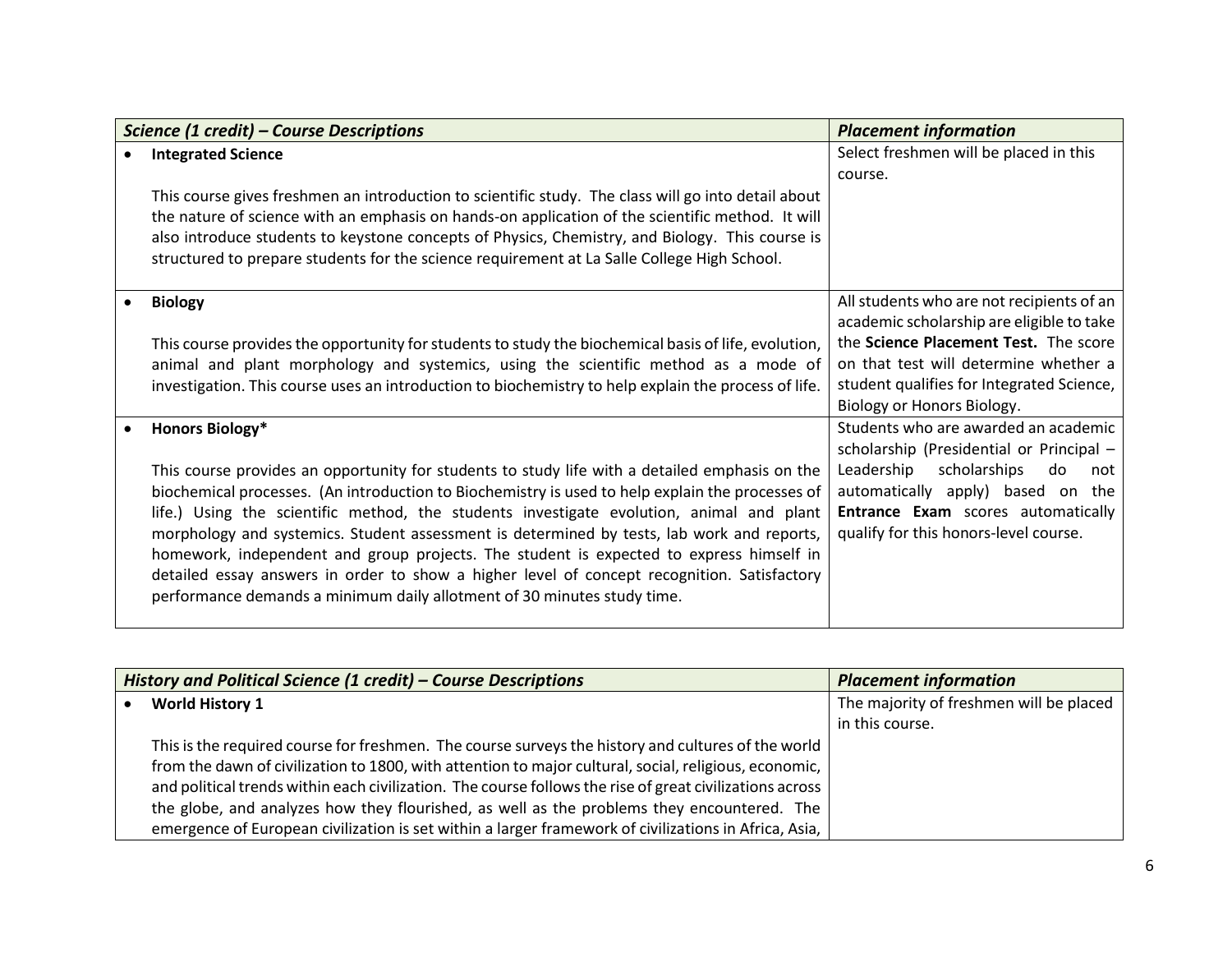| and Latin America and interactions between or among civilizations are emphasized. Special<br>topics include exploring cultural diversity, technological achievements, competition for<br>supremacy, and the influence of religion among different civilizations in the ancient world. By<br>the end of freshmen year each student should have a strong sense of how civilizations developed<br>and flourished as people from different civilizations interacted through migration, conquest and<br>trade. The student will also gain an understanding of human, cultural, social, economic,<br>intellectual, religious and political development of world civilizations.                                                                                                                                                                                                                                                                                                                                                                                                                                                                                                                                       |                                                                                                                                                                                                                                                                                                                                                                                                                                                            |
|----------------------------------------------------------------------------------------------------------------------------------------------------------------------------------------------------------------------------------------------------------------------------------------------------------------------------------------------------------------------------------------------------------------------------------------------------------------------------------------------------------------------------------------------------------------------------------------------------------------------------------------------------------------------------------------------------------------------------------------------------------------------------------------------------------------------------------------------------------------------------------------------------------------------------------------------------------------------------------------------------------------------------------------------------------------------------------------------------------------------------------------------------------------------------------------------------------------|------------------------------------------------------------------------------------------------------------------------------------------------------------------------------------------------------------------------------------------------------------------------------------------------------------------------------------------------------------------------------------------------------------------------------------------------------------|
| Advanced Placement Human Geography*<br>This course is an elective course for selected freshmen as an introduction to the study of Human<br>Geography. The course prepares the students to take the Advanced Placement Human<br>Geography exam in the spring. AP Human Geography introduces students to the systematic<br>study of patterns and processes that have shaped human use, understanding, and alteration of<br>Earth's surface. Students employ spatial concepts and landscape analysis to examine human<br>social organization and its environmental consequences. They also learn about the methods<br>and tools geographers use in their science and practice. The course goals include the use and<br>analysis of maps and spatial data, recognizing and interpreting the relationships among patterns<br>and processes in multiple scales, defining regions and evaluating the regionalization process,<br>and characterizing and analyzing changing interconnections among places. The course seeks to<br>accomplish these goals while blending the academic rigor and challenge of an introductory<br>college course at a pace and academic maturity level for advanced high school freshmen. | Students who are awarded an academic<br>scholarship based on the Entrance<br><b>Exam</b> (Presidential or<br>Principal -<br>scholarships<br>Leadership<br>do<br>not<br>apply)<br>automatically<br>automatically<br>qualify for this college-level course.<br>Space in this course is limited but<br>additional select students who score in<br>the upper 90's (national composite) on<br>the <b>Entrance Exam</b> may also be eligible<br>for this course. |

| Innovation and Design (.5 credit) - Course Description |                                                                                                     | <b>Placement information</b>            |
|--------------------------------------------------------|-----------------------------------------------------------------------------------------------------|-----------------------------------------|
|                                                        |                                                                                                     | All freshmen are placed in this course. |
|                                                        | Introduction to Technology and Design                                                               |                                         |
|                                                        |                                                                                                     |                                         |
|                                                        | The overall goal of this revamped course is to develop familiarity with digital and media resources |                                         |
|                                                        | available to the students, to increase competence in foundational computer skills, and promote      |                                         |
|                                                        | awareness of ethical use of technology. The course begins with an introduction to digital and       |                                         |
|                                                        | academic resources at La Salle College High School and an exploration of the ethics and             |                                         |
|                                                        | responsibility of using digital and social media. Next, this course aims to integrate in-depth      |                                         |
|                                                        | instruction and specific lessons on Microsoft's Office 365 - Word, Excel, PowerPoint, Outlook and   |                                         |
|                                                        | OneNote. This course will incorporate an interdisciplinary approach that will prompt students to    |                                         |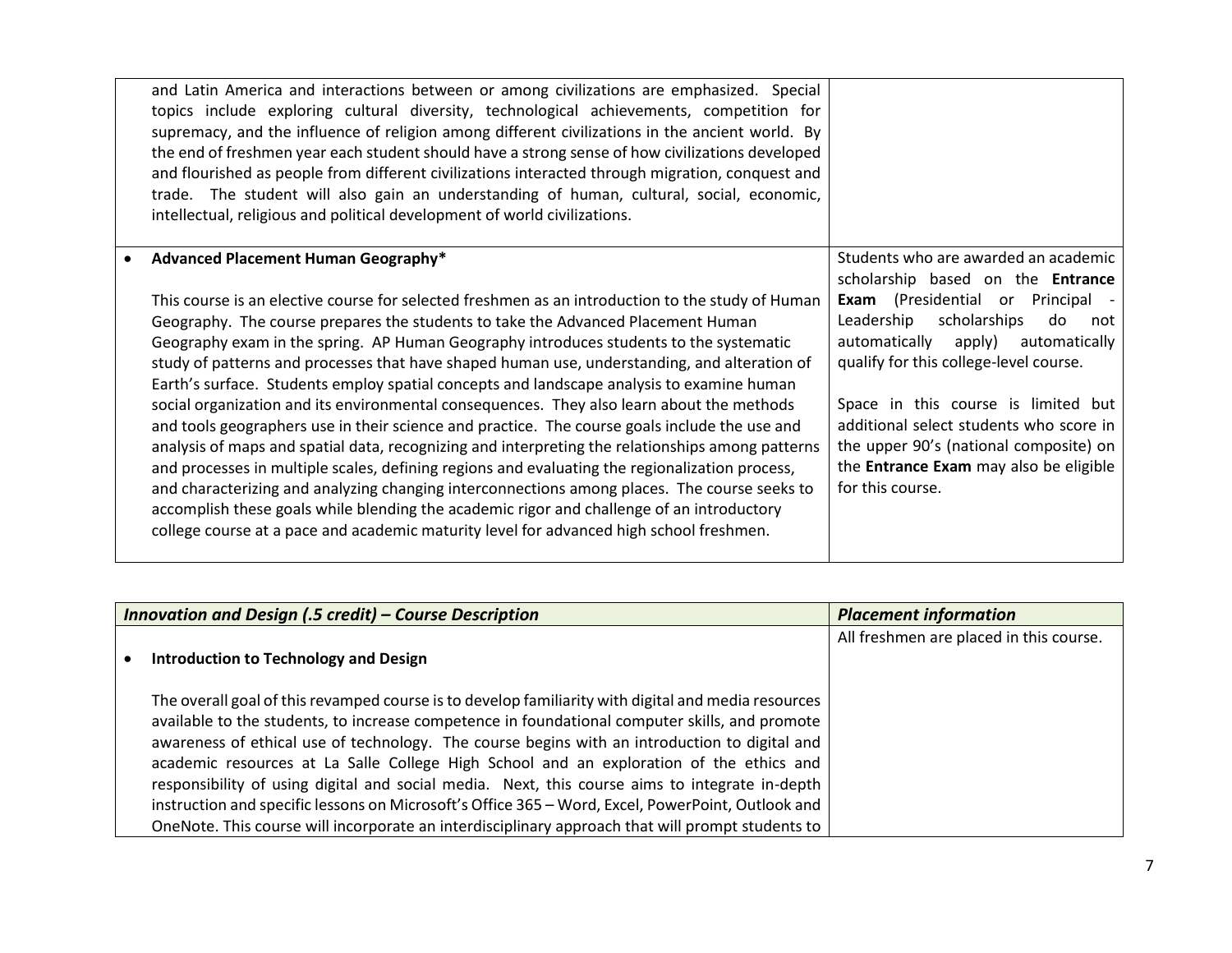| make practical and relevant applications of their skills in Microsoft Office in assignments and |  |
|-------------------------------------------------------------------------------------------------|--|
| assessments in other courses.                                                                   |  |
|                                                                                                 |  |

| <b>Physical Education/Aquatics (.5 credit) – Course Description</b>                                                                                                                                                                                                                                                    | <b>Placement information</b>            |
|------------------------------------------------------------------------------------------------------------------------------------------------------------------------------------------------------------------------------------------------------------------------------------------------------------------------|-----------------------------------------|
| Physical Education/Aquatics 1 - Freshman - .5 credit/full year                                                                                                                                                                                                                                                         | All freshmen are placed in this course. |
| These courses provide students with the proper techniques for physical development. These<br>courses take into account the needs of both the individual and the group, and as such, permit<br>each student to progress to his own level of ability. Students take one semester of gym and one<br>semester of aquatics. |                                         |

| Group Advisory (.1 credit) – Course Description                                                                                                                                                                                                                                                                                                                                                                                                                                                                                                                                                                                                                                                                           | <b>Placement information</b>            |
|---------------------------------------------------------------------------------------------------------------------------------------------------------------------------------------------------------------------------------------------------------------------------------------------------------------------------------------------------------------------------------------------------------------------------------------------------------------------------------------------------------------------------------------------------------------------------------------------------------------------------------------------------------------------------------------------------------------------------|-----------------------------------------|
| <b>Group Advisory</b>                                                                                                                                                                                                                                                                                                                                                                                                                                                                                                                                                                                                                                                                                                     | All freshmen are placed in this course. |
| Freshman Group Advisory meets once per cycle and mainly focuses on helping students adjust to<br>life in high school. The Grade Level Counselor facilitates these lessons and throughout the year<br>guest speakers interact with the students to cover relevant topics. The speakers include the Dean<br>of Students, the School Nurse, the Director of Diversity, and the Director of Strength and<br>Conditioning. Major topics include study skills, preparation for and interpretation of standardized<br>testing, academic and social adjustment, peer relationships, health, mental health, drugs and<br>alcohol, fitness, healthy choices, sophomore year course selections and student/teacher<br>relationships. |                                         |

\* **Note:** Students who qualify for multiple honors-level/Advanced Placement courses are not required to register for all of them.

In addition to the core courses above, some electives are available to freshmen as well. While an elective or multiple electives complicate a student's schedule, more often than not we are able to meet a student's requests. Having said that, naturally there are logistical limitations inherent to the master schedule. Here are some typical scenarios with regard to adding electives: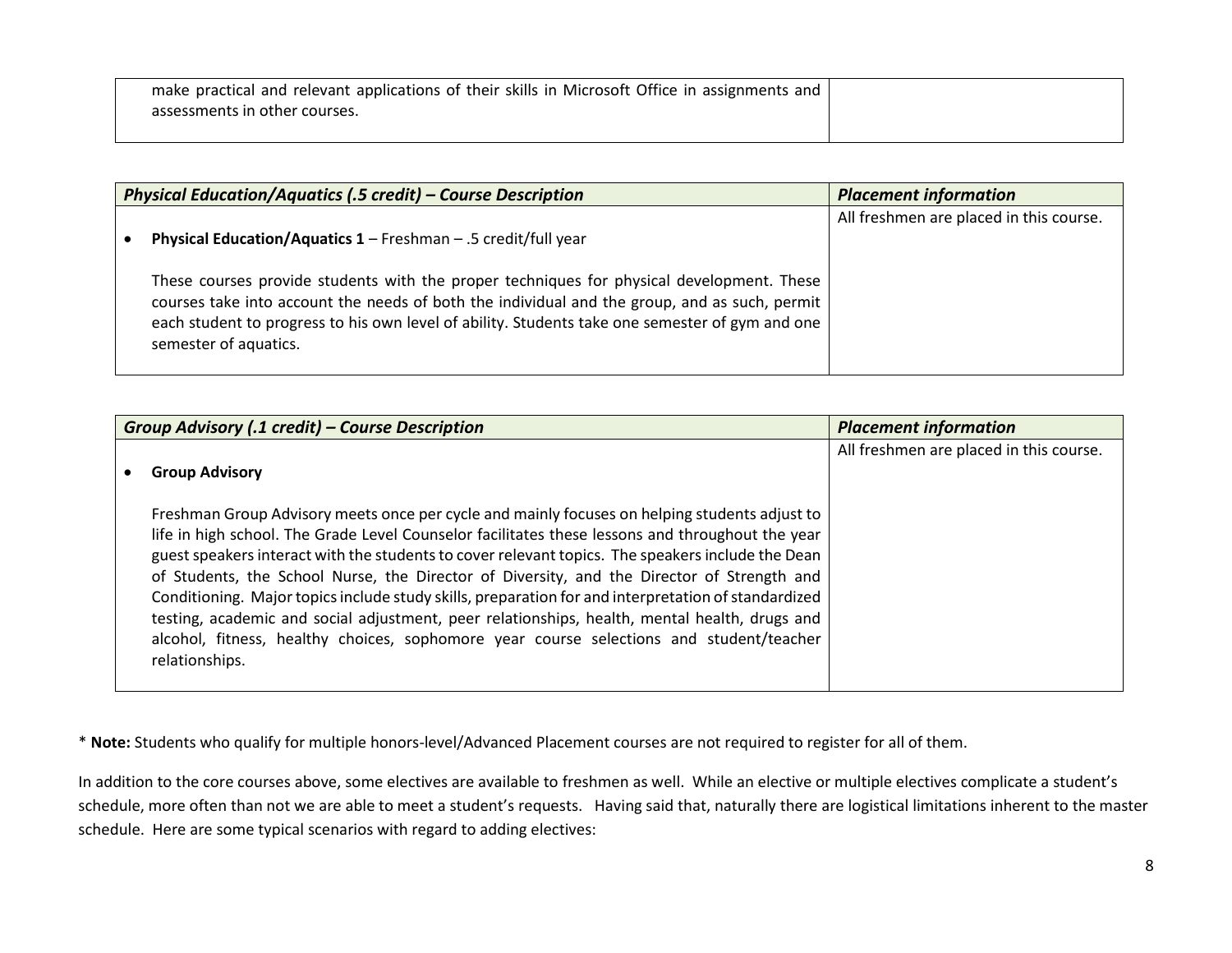- o Students who enroll in Instrumental Music receive private instruction for one period per cycle. Scheduling this course is typically not problematic.
- o Students who are in the David Program will be scheduled for Academic Support and will meet their learning specialist on a daily basis. Combining any special course, e.g. Algebra Y, or an elective with the David Center can be complicated, but is usually doable.

| ELECTIVE: Foundations Art (.5 credit) – Course Description                                                                                                                                                                                                                                                                                                                             | <b>Placement information</b>                                                                            |
|----------------------------------------------------------------------------------------------------------------------------------------------------------------------------------------------------------------------------------------------------------------------------------------------------------------------------------------------------------------------------------------|---------------------------------------------------------------------------------------------------------|
| <b>Foundations Art</b><br>This course is offered to students interested in a wide range of art experiences. It emphasizes the<br>fundamentals of two-dimensional and three-dimensional skills involving a variety of materials<br>and techniques. The focus is on design as students gain experience in drawing, painting, sculpting,<br>ceramics, paper construction and printmaking. | All freshmen are invited to discover,<br>explore, and develop their artistic<br>talents in this course. |

| <b>ELECTIVE: Music - Course Descriptions</b>                                                                                                                                                                                                                                                                                                                                                                                                                                                                                                            | <b>Placement information</b>                                                                       |
|---------------------------------------------------------------------------------------------------------------------------------------------------------------------------------------------------------------------------------------------------------------------------------------------------------------------------------------------------------------------------------------------------------------------------------------------------------------------------------------------------------------------------------------------------------|----------------------------------------------------------------------------------------------------|
| Note: Placements in music courses vary, but freshmen are most commonly placed in Introductory<br>Music Performance.                                                                                                                                                                                                                                                                                                                                                                                                                                     | A short audition is required for<br>placement of any freshmen interested<br>in taking this course. |
| <b>Introductory Music Performance (1 credit)</b>                                                                                                                                                                                                                                                                                                                                                                                                                                                                                                        |                                                                                                    |
| This course provides the beginning student musician an opportunity to develop his musicianship<br>through ensemble performance of jazz and related idioms. The student rehearses and performs<br>beginners' arrangements from the stage band repertoire. The course introduces the student to<br>the fundamentals of music theory, jazz improvisation, and the early history of jazz.                                                                                                                                                                   |                                                                                                    |
| <b>Instrumental Instruction (.5 credit)</b>                                                                                                                                                                                                                                                                                                                                                                                                                                                                                                             |                                                                                                    |
| This course provides the student with individual instruction on the instrument of the student's<br>choice. No musical experience is necessary. The student is provided with instruction in the<br>techniques specific to his instrument and to his own ability. Instruments offered include trumpet,<br>trombone, French horn, baritone horn, tuba, flute, oboe, clarinet, bassoon, saxophone,<br>percussion, violin, viola, cello, string bass, electric bass, guitar and piano. The school can provide<br>many instruments at no cost to the student. |                                                                                                    |